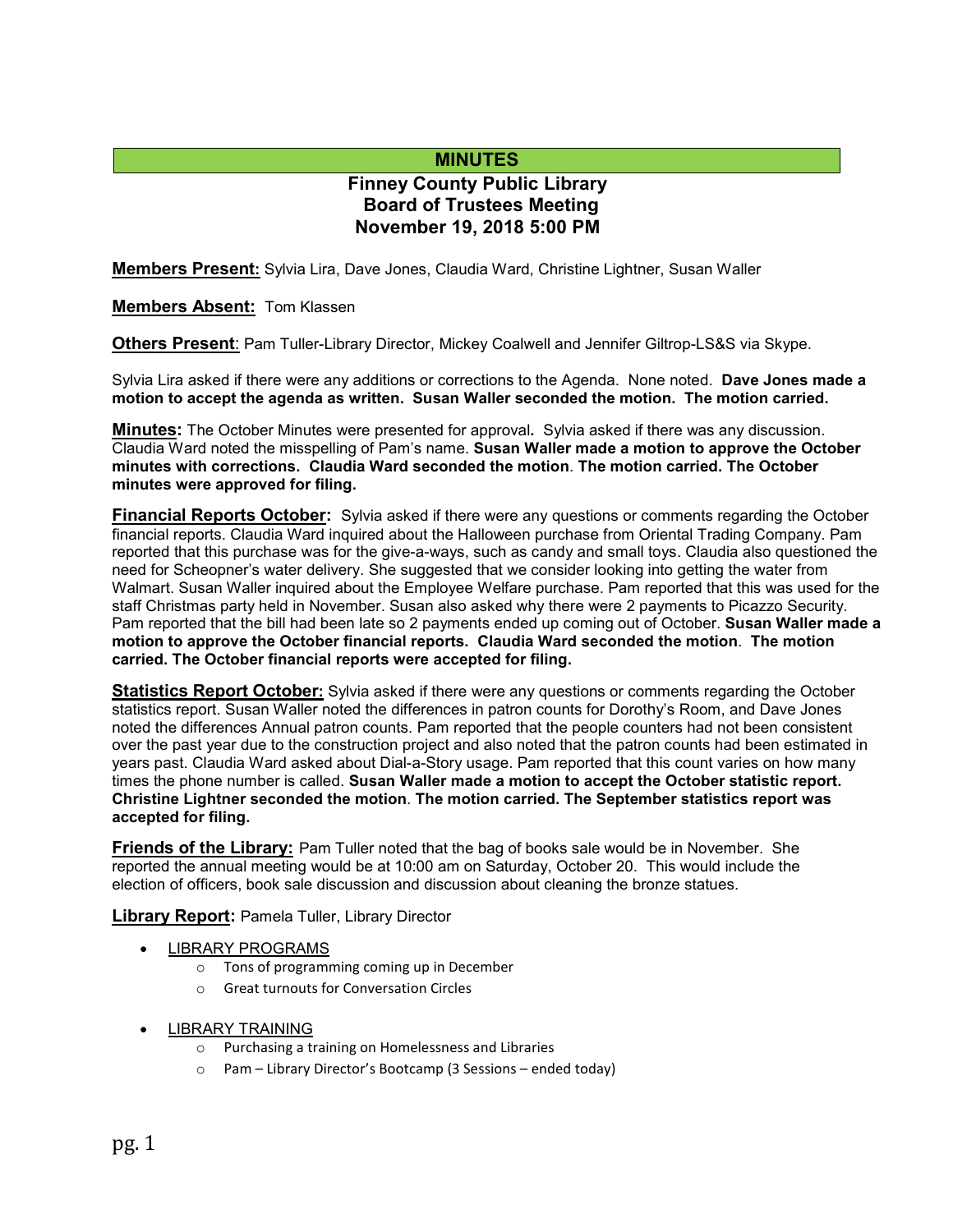$\circ$  Calli - Building Steam Block by Block, Crafts and fun ideas for Children in Nature, How to effectively use your digital library, YA Announcements, Winter and beyond , Off the Grid: put down the phone and go outside, Making education fun: activities to do outside, 21 Leaderships Laws and motivations

### • LIBRARY PARTNERSHIPS

- o FOL Bookstore
- o USD 457/Mary Karlin Books for BOB

### • MISCELLANEOUS LIBRARY INFORMATION

- o Hoopla
	- November to Date 23 New Users, 153 Total Users, 386 Circs, \$806.94
	- Past 12 Months \$10,232.10
- NEXT MONTH
	- o Harry Potter Saturdays Goblet Of Fire Interactive Movie and Lots of Activities
	- o Gift Wrapping Fundraiser Dec 8, 9, 22, 23
	- o Christmas Trivia Dec 18
	- o A Christmas Carol Dec 19
	- o Winter Movie Special Dec 20
	- o Santa Storytime, Winter Movie Special and A Christmas Story (Adults) Dec 21
	- o Winter Movie Special Dec 26, 27, 28

## **Board of Trustees Report:**

Christine Lightner— Christine commented that she had found batteries left inside the Play-A-Ways and that it had caused some corrosion. She also reported that the K-State Research Extension is wanting to have a stronger community presence, so if the library is in need of anything to let them know

Susan Waller— None

Dave Jones— Dave reported that the sign should be installed the week of December 3rd. He also requested permission to pass the old sign on to the Finney County Fairgrounds once we were done with it.

Claudia Ward—Claudia said she had received reports from staff on the items being used from the basement.

Sylvia Lira— None

Tom Klassen— Absent

### **Old Business:**

• Match Day—Pam gave a detailed report of the schedule for Match Day, November 27, 2018 and invited the Board Members to stop by the library or WKCF.

### **New Business:**

- 2019 Holiday Calendar—Pam presented the 2019 Holiday Closing Calendar to the Board. **Christine Lightner made a motion to approve the Holiday Closing Calendar as presented. Susan Waller Seconded the motion. The motion carried.**
- Money Transfers Pam explained the need for end of year transfers to be able to cover the December payment to LS&S.